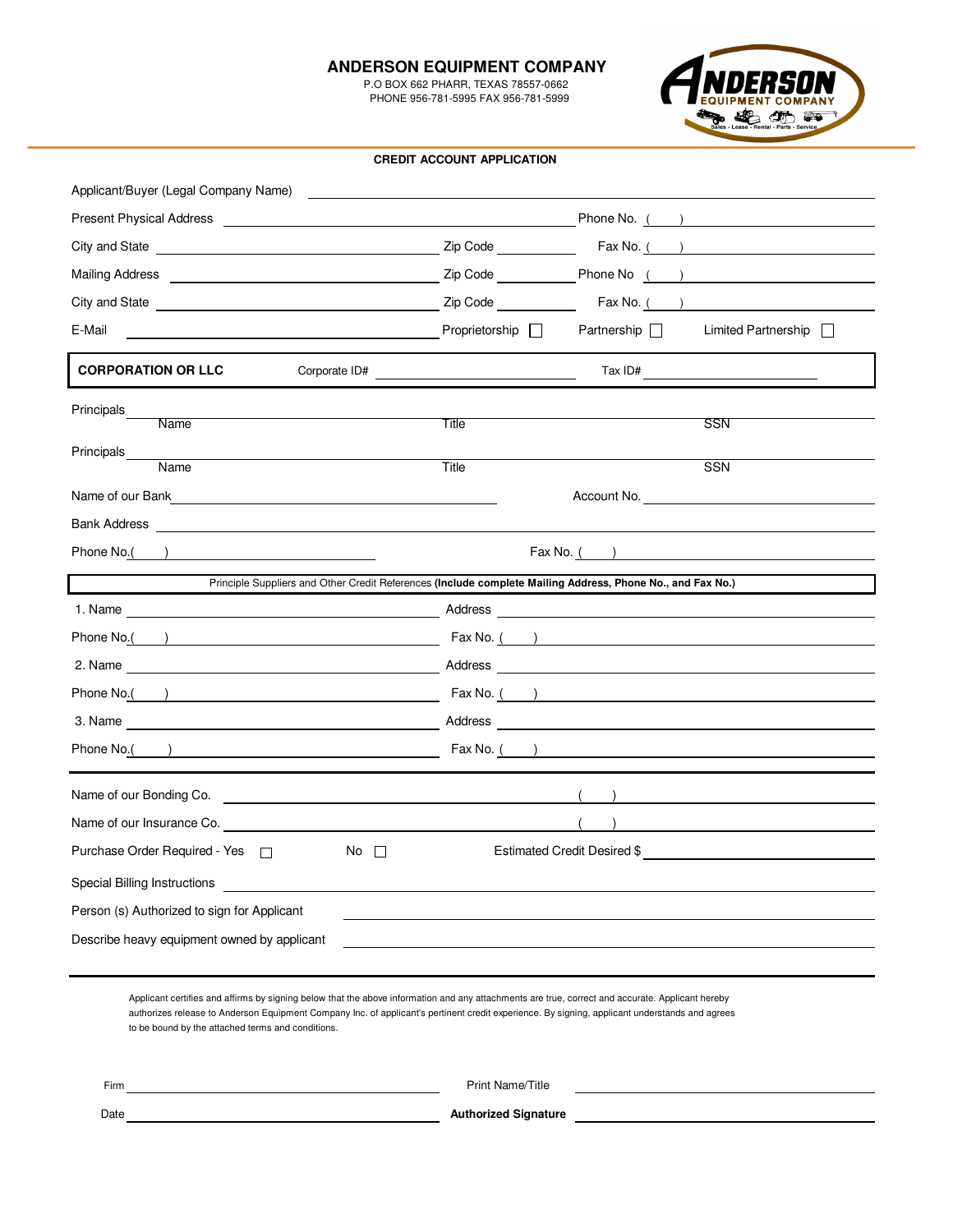## **TERMS AND CONDITIONS**

### I **GENERAL TERMS AND CONDITIONS**

- **A.** Normal terms of payment are cash upon receipt of goods or on equipment and rentals is due in advance. In consideration of any approval extension of credit, it is agreed by the undersigned that payment of all indebtedness resulting shall be due on or before the first day of t he month for the total of the previous month's rentals and purchases. The terms and conditions of a Applicant's purchase order or sales and rental agreement which might be in addition to, or conflict with the terms and conditions set forth herein, or in Anderson's written Rental or Sales Agreements are wholly void for all purposes and shall not apply to the rental, lease, sale or shipment of the equipment or materials of Anderson, unless such modification is authorization and accepted in writing by the general Manager of Anderson. Applicant agrees that equipment rented hereafter will be subject to the terms and conditions of the standard Anderson equipment rental contract then in effect, unless otherwise agreed in writing signed by Anderson.
- **B.** The foregoing Credit Application and Agreement shall be effective for, and enforceable with respect to Applicants, as well as all successors and assigns of Applicant. However, this Agreement is not assignable by Applicant, without prior written consent of Anderson.
- **C.** All parts and equipment rented hereafter to Applicant is AS IS, and WITHOUT WARRANTY OF MERCHANTABILITY OR FITNESS, provided however Anderson warrants it has good title to all rented equipment. Applicant waives all claims against Anderson for consequential damages arising from usage or rental of Anderson's equipment.

#### II **PAYMENT TERMS**

The standard term of sale/lease on all Open Account purchases on Credit from Anderson is as follows:

- **A.** Payment is due on or before the first day of the month for the total of the previous month's rent and purchases.
- **B.** All indebtedness due to Anderson is due and payable in full at this office address at 700 West Expressway 83, Pharr, TX 78577, in Hidalgo County, Texas. All contracts, rental agreements, and sales are deemed to be made or consummated in Hidalgo County, Texas.
- **C.** The undersigned acknowledges that the equipment and other items to be purchased, or rented from Anderson will be utilizes on or for construction of improvements to real property in the State of Texas. It is agreed, therefore, that funds received by Applicant on projects using Anderson goods, equipment or services are held in trust for payment to Anderson. Applicant gives Anderson permission to contact the Contractor, Owner or other participant on construction projects for which Anderson has provided or rented materials or equipment to verify financing or other financial ability to pay for construction, or the verify payments released or withheld on such project.

#### III **REMITTANCE**

- **A.** When paying by invoices, your check remittance advice should indicate the amount and the invoice numbers being paid. When paying from the monthly statement, the amount and invoice numbers to be paid should be indicated on the statement and forwarded with the payment. If remittance information is not forwarded with payment, the payment will be applied to the oldest invoices.
- **B.** Please show on your remittance advice any Credit Memorandum applied in arriving at the net total payments.

All payments should be Mailed to: Anderson Equipment Company P.O. Box 662 Pharr, TX 78577-0662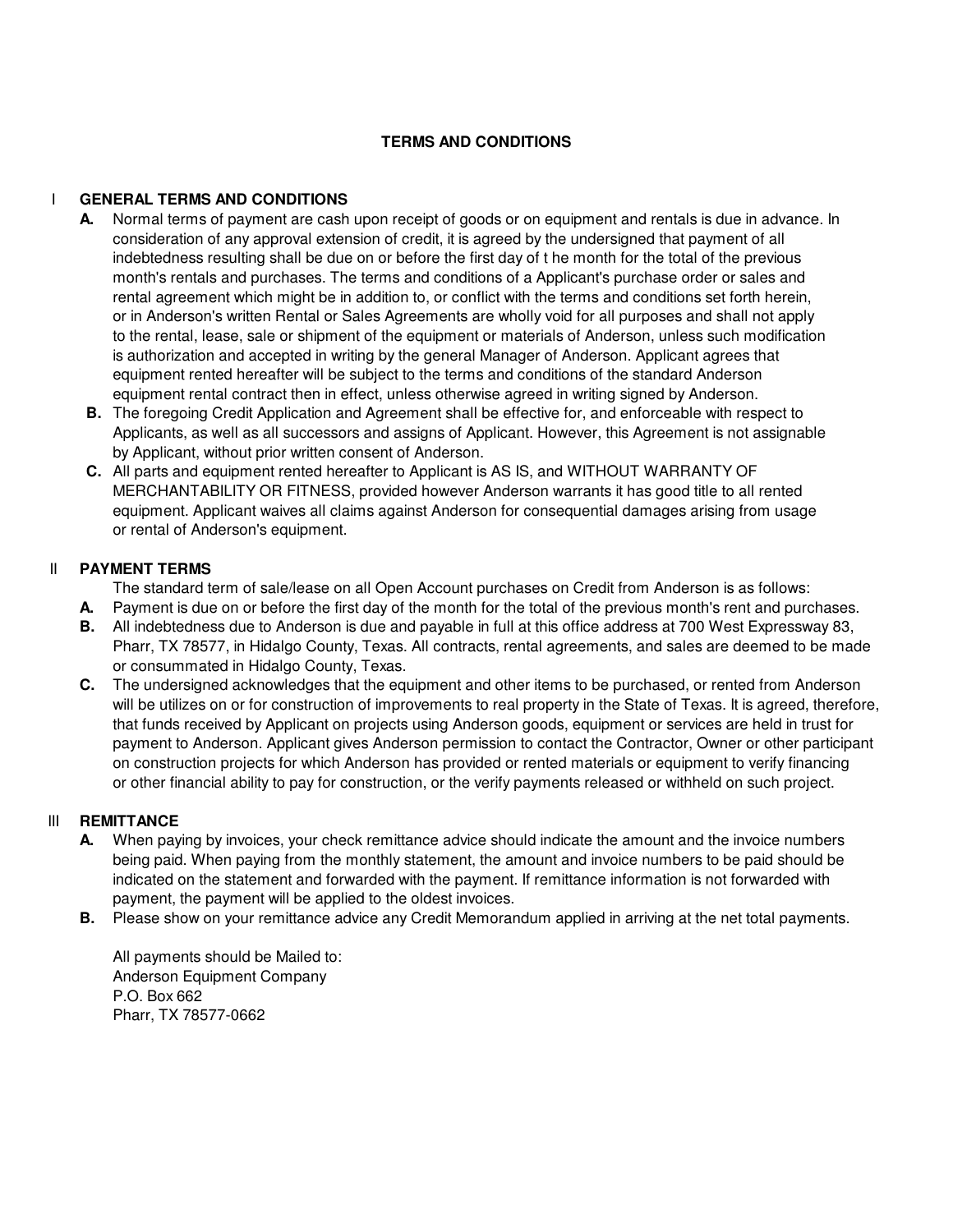# **IV DELINQUENT ACCOUNTS**

- **A.** All unpaid invoices beyond our terms are considered delinquent. Delinquent accounts will be requested to make arrangements for payment in amounts sufficient to bring their account current. Past due balances will be accrued a monthly service charge. The service charge will be added to your statement. The service charge shall accrue at rate of 1-1/2% per month or the maximum percentage allowed by law, whichever is less.
- **B.** Past due accounts are subject to being placed on a "Credit Hold", with subsequent purchases, rentals (including backorders) made on a C.O.D. (payment-with-order basis, or payment in advance for rental prior to release of possession of the machine) until such time as arrangements are made to bring the account to a current basis, and Anderson approves of additional credit extensions thereafter. Accounts with balances beyond sixty (60) days are automatically placed on C.O.D without further notice to the customer.
- **C.** While an account is on C.O.D significant payments must be made to reduce the past due balance. If there is no reduction in the past due balance, Anderson will at its option suspend all further transactions. The only exception will be service parts for warranty, which will be C.O.D.
- **D.** An account that is delinquent to the point where Anderson has suspended all transactions must satisfy at least the following requirements in order to restore open credit privileges.
	- 1. Pay all past due balances.
	- 2. Complete and summit a new current financial statement and other financial information as may be requested by Anderson.
	- 3. The financial information will be reviewed by Anderson management and decision made by Anderson as to the account's credit status.
- **E.** Anderson will also protect its interests by relying on secondary protection afforded by lien or bond claims. Therefore, Anderson reserves the right to file either a Mechanic's Lien or bond claim with Surety Company (on bond work), whichever is appropriate. Retainages are not authorized nor permitted.

#### **V INCORRECT OR DISPUTED INVOICES**

We are very anxious to correct or resolve all incorrect or disputed invoices promptly. Please bring these to the attention of your sales representative and our credit Department immediately, in writing. When due, pay the correct amount, and identify what you contend to be the incorrect or disputed invoice giving the Credit Department written notice (along with supporting data) of a discrepancy or claim to justify the withheld amount within thirty (30) days.

#### **VI DELINQUENT ACCOUNT COLLECTIONS**

Applicant agrees to pay attorney's fees and expenses over and above balance due if an account is turned over for collection to an attorney.

# **VII RETURN POLICY**

- **A.** All sales are final, including equipment sales, parts, service, rentals, and leases. Merchandise will not be accepted for credit without prior authorization from Anderson Equipment Company. Any approved return merchandise must be in new and saleable condition, as Anderson Equipment Company inspection.
- **B.** Authorized return amount will be credited to the purchaser's account at invoice price less 20% handling/return charges. Any returns must be made with the thirty (30) days of invoice date and accompanied with a sales invoice.
- **C.** Special ordered, factory non-returnable and electrical components are non-returnable.
- **D.** Packaged parts (seal kits, gasket kits, etc.) must be in original manufacturer's seal package.